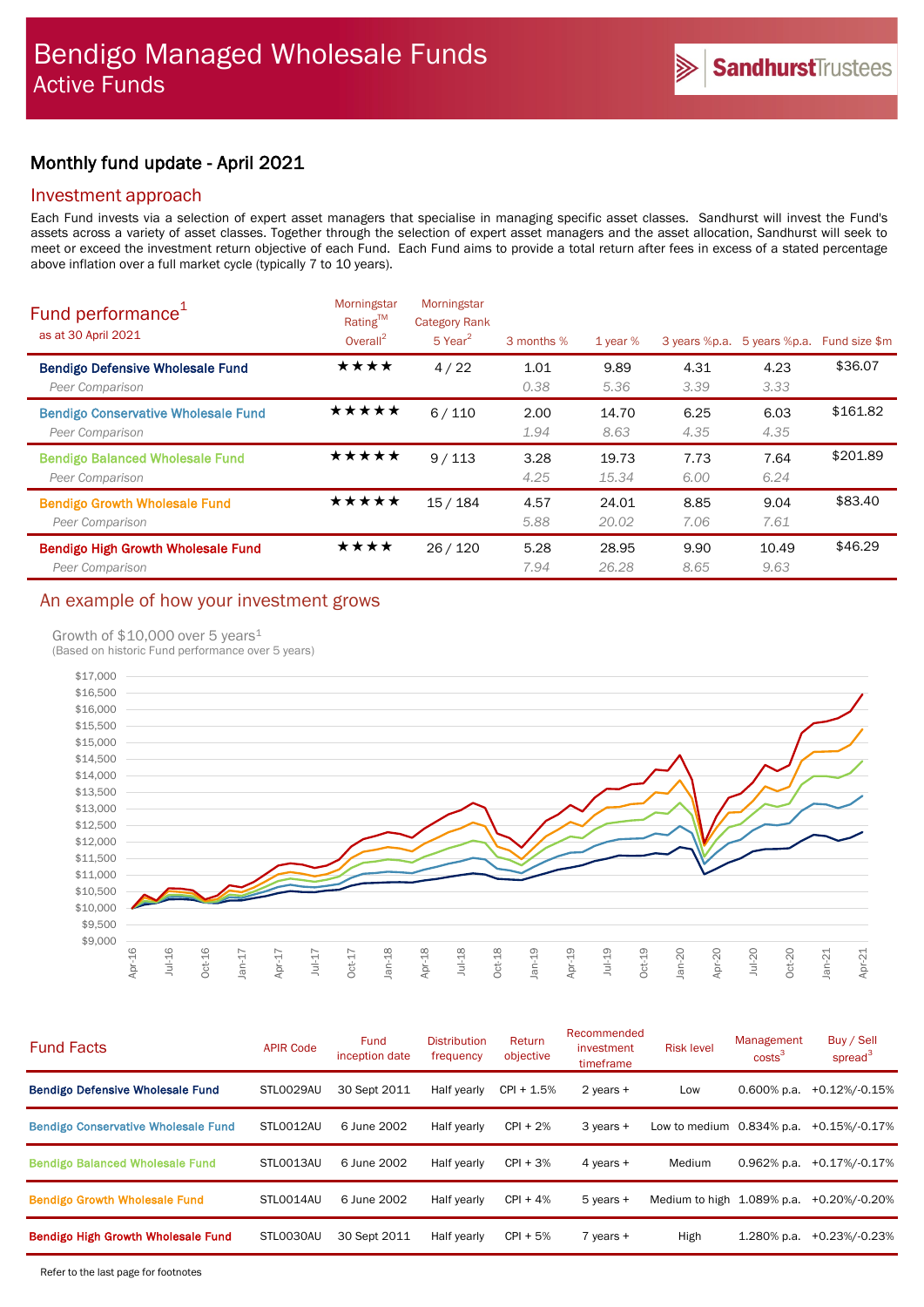## Asset allocation and the Unit prices of the Unit prices

## Bendigo Defensive Wholesale Fund as at 30 April 2021



#### Bendigo Conservative Wholesale Fund

|  | $\blacksquare$ Aust Sh         | 17.6% |
|--|--------------------------------|-------|
|  |                                |       |
|  | $\blacksquare$ Int Sh          | 11.5% |
|  | $\blacksquare$ Int Sh (Hedged) | 9.1%  |
|  | Property & Infra               | 3.5%  |
|  | $\blacksquare$ Cash            | 15.3% |
|  | $\blacksquare$ Int Fl          | 10.7% |
|  | ■ Aust Fl                      | 28.1% |
|  | <b>Alternative</b>             | 4.2%  |
|  |                                |       |

#### Bendigo Balanced Wholesale Fund



#### Bendigo Growth Wholesale Fund

| ■ Aust Sh                      | 36.1% |
|--------------------------------|-------|
| $\blacksquare$ Int Sh          | 21.9% |
| $\blacksquare$ Int Sh (Hedged) | 16.5% |
| Property & Infra               | 4.5%  |
| $\blacksquare$ Cash            | 8.1%  |
| $\blacksquare$ Int Fl          | 0.6%  |
| $\blacksquare$ Aust FI         | 7.6%  |
| <b>Alternative</b>             | 4.7%  |
|                                |       |

#### Bendigo High Growth Wholesale Fund

| ■ Aust Sh             | 39.4% |
|-----------------------|-------|
| $\blacksquare$ Int Sh | 24.5% |
| Int Sh (Hedged)       | 21.5% |
| Property & Infra      | 4.2%  |
| $\blacksquare$ Cash   | 7.6%  |
| $\blacksquare$ Int FI | 0.0%  |
| ■ Aust Fl             | 0.0%  |
| <b>Alternative</b>    | 2.8%  |

#### Bendigo Defensive Wholesale Fund \$1.14321 \$1.14013 Bendigo Conservative Wholesale Fund \$1.15882 \$1.15512 Bendigo Balanced Wholesale Fund \$1.12558 \$1.12176 Bendigo Growth Wholesale Fund  $$1.09047$  \$1.08612 Bendigo High Growth Wholesale Fund \$1.53766 \$1.53060 Application price **Withdrawal** price

## Make the most of your investment

#### You need \$50,000 to start an investment in one of our Bendigo Managed Wholesale Funds

 $\blacktriangleright$  The power of compounding

Compounding can be a powerful tool in wealth creation. Reinvesting distributions can be one of the easiest and cheapest ways to increase your holdings over time. You're compounding your investment's growth by continually adding more units which, in turn, will generate distributions of their own.

### Why not reinvest your half yearly distributions?

 $\blacktriangleright$  The benefits of making it regular

Making regular contributions to your investment can both grow your investment and smooth the effects of market highs and lows.

### Why not add a Regular Savings Plan to your investment? You can establish one from as little as \$50 per month.

You can also use BPAY® to add to your investment at any time with as little as \$100. See your statement for your BPAY reference number.

® Registered to BPAY Pty Ltd ABN 69 079 137 518

# Do you have any questions?

For further information contact us on 1800 634 969 or visit www.sandhursttrustees.com.au